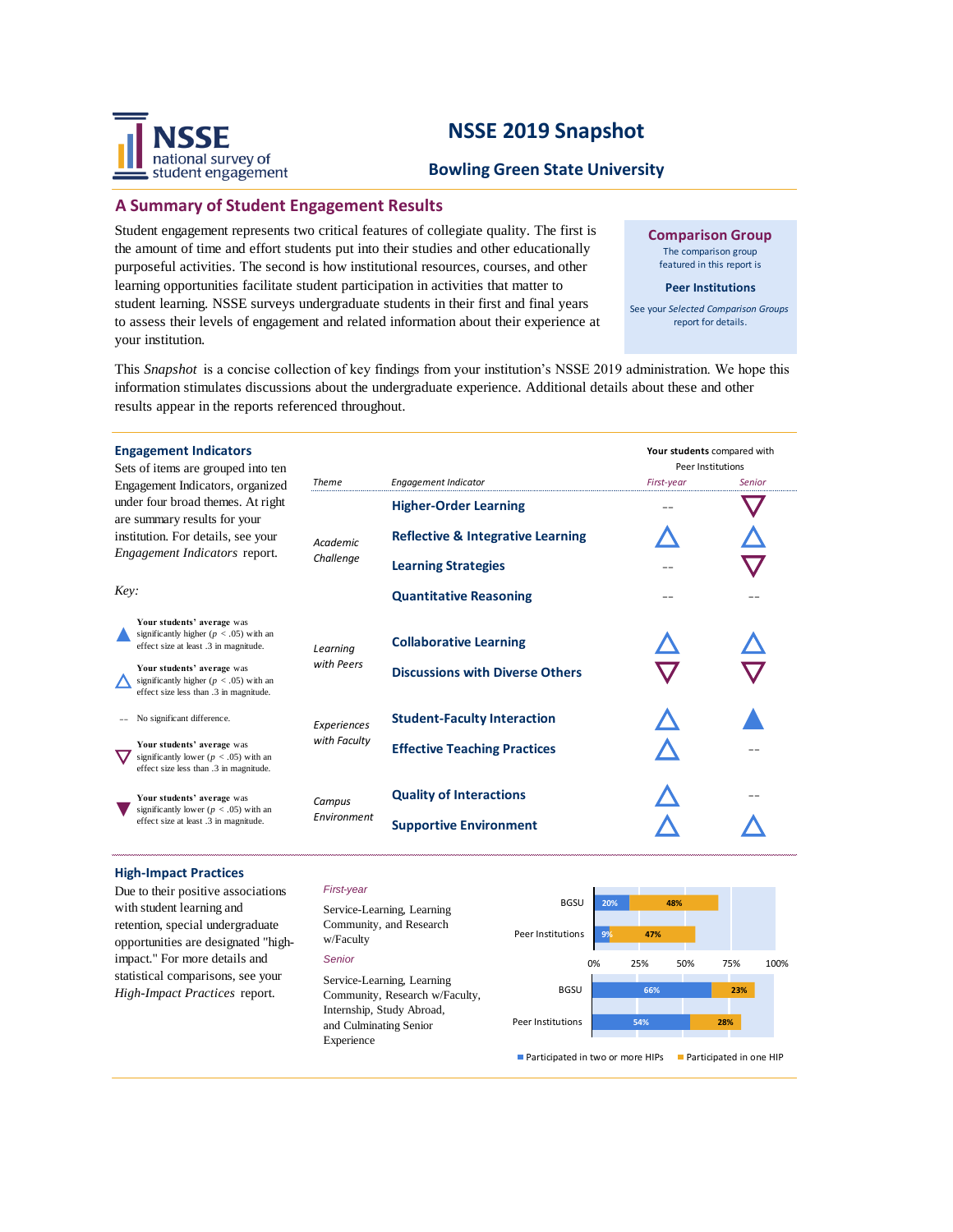

## **Bowling Green State University**

## **Academic Challenge: Additional Results**

The Academic Challenge theme contains four Engagement Indicators as well as several important individual items. The results presented here provide an overview of these individual items. For more information about the Academic Challenge theme, see your *Engagement Indicators* report. To further explore individual item results, see your *Frequencies and Statistical Comparisons,* the *Major Field Report,* the *Online Institutional Report,* or the Report Builder.



## **Challenging Students to Do Their Best Work <b>Academic Emphasis**

To what extent did students' courses challenge them to do their best work? Response options ranged from 1 = "Not at all" to  $7 =$  "Very much."



How much did students say their institution emphasizes spending significant time studying and on academic work? Response options included "Very much," "Quite a bit," "Some," and "Very little."

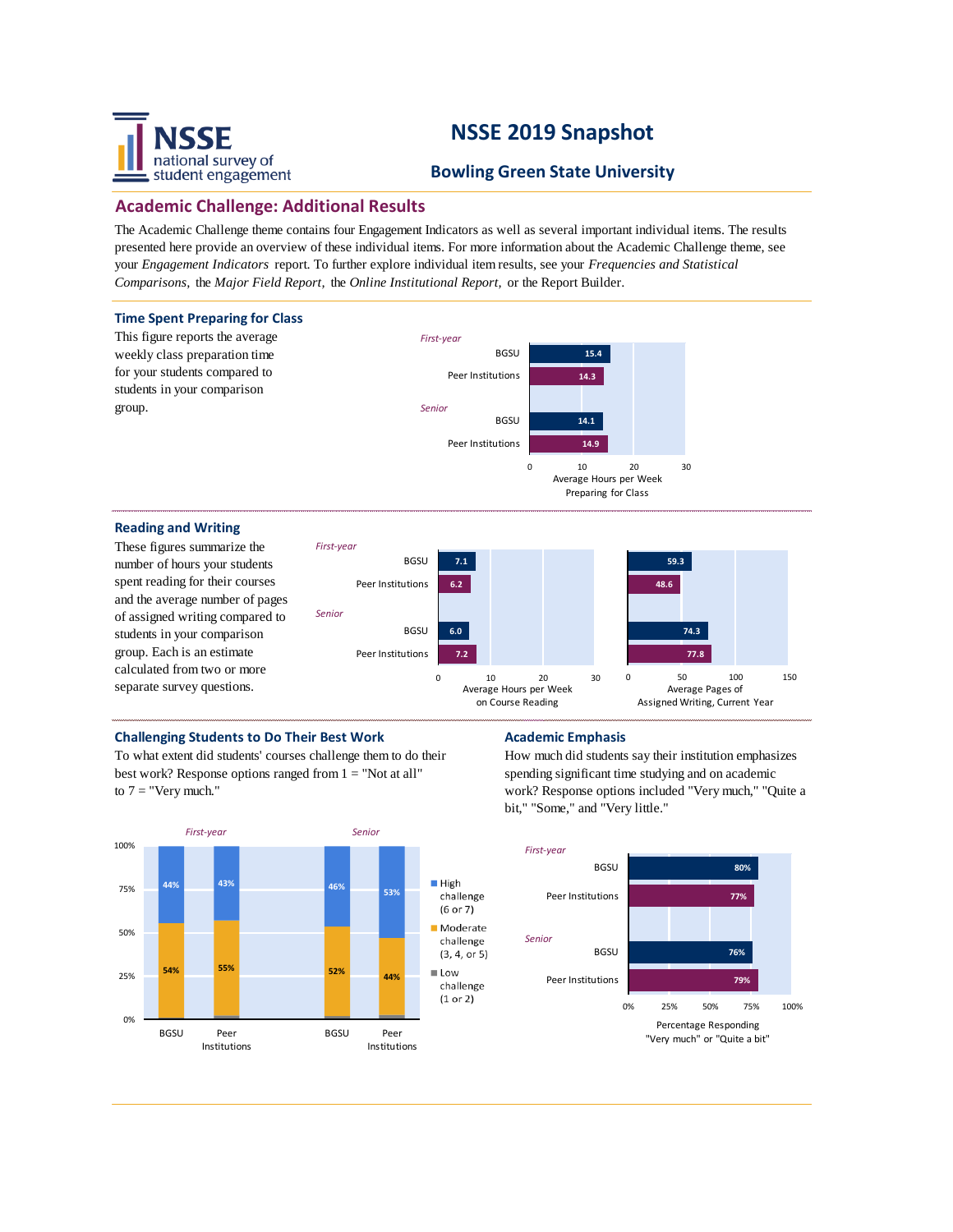

## **Bowling Green State University**

## **Item Comparisons**

By examining individual NSSE questions, you can better understand what contributes to your institution's performance on the Engagement Indicators. This section displays the five questions<sup>a</sup> on which your students scored the highest and the five questions on which they scored the lowest, relative to students in your comparison group. Parenthetical notes indicate whether an item belongs to a specific Engagement Indicator or is a High-Impact Practice. While these questions represent the largest differences (in percentage points), they may not be the most important to your institutional mission or current program or policy goals. For additional results, see your *Frequencies and Statistical Comparisons* report.

#### **First-year**

#### **Highest Performing Relative to Peer Institutions**

Participated in a learning community or some other formal program where… (HIP) Institution emphasis on attending campus activities and events  $(...)^c$  (SE) Talked about career plans with a faculty member<sup>b</sup> (SF) Assigned more than 50 pages of writing<sup>g</sup> Worked with a faculty member on activities other than coursework  $(...)^{\mathfrak{b}}$  (SF) **Lowest Performing Relative to Peer Institutions** Evaluated what others have concluded from numerical information<sup>b</sup> (QR)

Connected ideas from your courses to your prior experiences and knowledge<sup>b</sup> (RI) Reviewed your notes after class<sup>b</sup> (LS)

Discussions with... People with religious beliefs other than your own<sup>b</sup> (DD) Discussions with... People of a race or ethnicity other than your own<sup>b</sup> (DD)



Percentage Point Difference with Peer Institutions

### **Senior**

#### **Highest Performing Relative to Peer Institutions**

| Worked with a faculty member on activities other than coursework $()^b$ (SF)                     |    |  |  |  |
|--------------------------------------------------------------------------------------------------|----|--|--|--|
| Explained course material to one or more students <sup>b</sup> (CL)                              |    |  |  |  |
| Participated in a learning community or some other formal program where (HIP)                    | 11 |  |  |  |
| Participated in an internship, co-op, field exp., student teach., clinical placemt. (HIP)        | 11 |  |  |  |
| Institution emphasis on attending campus activities and events $(\cdot \cdot)$ <sup>c</sup> (SE) | 14 |  |  |  |
| <b>Lowest Performing Relative to Peer Institutions</b>                                           |    |  |  |  |
| Quality of interactions with student services staff $()^d$ (QI)                                  | 13 |  |  |  |

Discussions with... People of a race or ethnicity other than your own<sup>b</sup> (DD) Spent more than 10 hours per week on assigned reading<sup>f</sup> Summarized what you learned in class or from course materials<sup>b</sup> (LS) Quality of interactions with academic advisors<sup>d</sup> (QI)



#### Percentage Point Difference with Peer Institutions

a. The displays on this page draw from the items that make up the ten Engagement Indicators (EIs), six High-Impact Practices (HIPs), and the additional academic challenge items reported

on page 2. Key to abbreviations for EI items: HO = Higher-Order Learning, RI = Reflective & Integrative Learning, LS = Learning Strategies, QR = Quantitative Reasoning, CL = Collaborative Learning, DD = Discussions with Diverse Others, SF = Student-Faculty Interaction, ET = Effective Teaching Practices, QI = Quality of Interactions, SE = Supportive

 Environment. HIP items are also indicated. Item numbering corresponds to the survey facsimile included in your *Institutional Report* and available on the NSSE website. b. Combination of students responding "Very often" or "Often."

c. Combination of students responding "Very much" or "Quite a bit.

g. Estimate based on number of assigned writing tasks of assigned writing tasks of various lengths. The contract of

d. Rated at least 6 on a 7-point scale.

e. Percentage reporting at least "Some.

f. Estimate based on the reported amount of course preparation time spent on assigned reading.